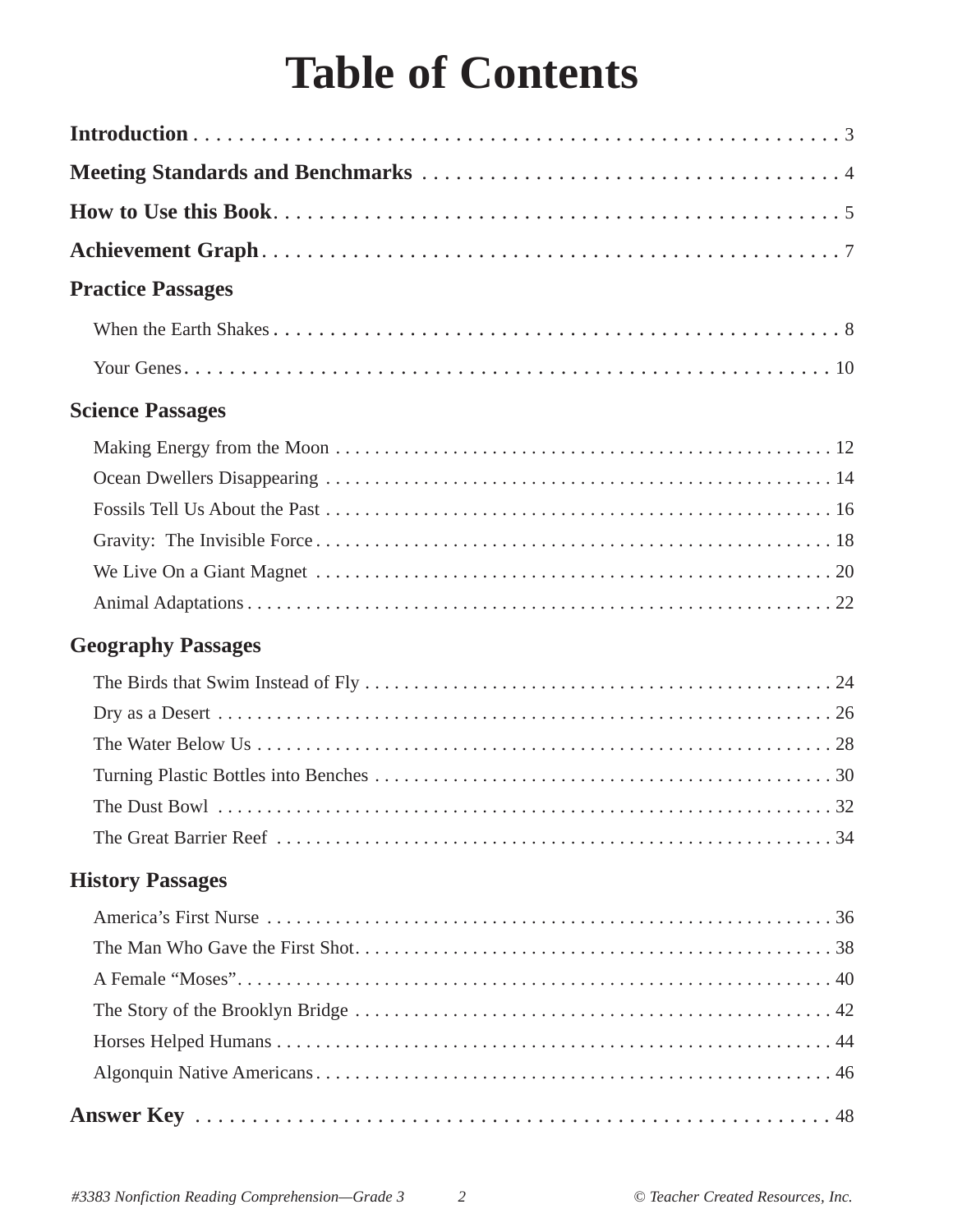

**Geography Standard:** Understands how human actions modify the physical environment

**Benchmark:** Knows ways that people alter the physical environment

## **The Dust Bowl**

During the 1930s, the people who lived in the Midwest had a big problem: Oklahoma and parts of Kansas, Texas, Colorado, and New Mexico had terrible dust storms. A reporter called the area the Dust Bowl. The name stuck. With so much dust in the air, sheep and cattle choked to death. People got very sick. Some even died. If enough dust collected in a home's attic, the ceiling fell in. Many farms were completely ruined. So farmers packed up their families and left. They headed to California, hoping to find work. More than 500,000 people left the Dust Bowl.

What caused the Dust Bowl? It wasn't just one thing. During the 1920s, farmers got tractors for the first time. That meant that they could plow much more land than ever before. They got rid of all the trees. And they plowed miles and miles of straight rows to plant their crops. Then there was a lack of rain. Everything got very dry. The crops died. To make things worse, winds up to 70 miles per hour picked up lots of the dry dirt. Since there were no trees to slow down the wind, tons of dirt blew away. Sometimes the dirt landed as far away as Washington, D.C.!

After years of bad dust storms and no rain, the government decided to help the farmers. The Department of **Agriculture** told farmers to plant crops in rows that ran against the wind. The government gave the farmers money to plant trees between fields. It also helped them to find ways to water their crops when the rains didn't come.